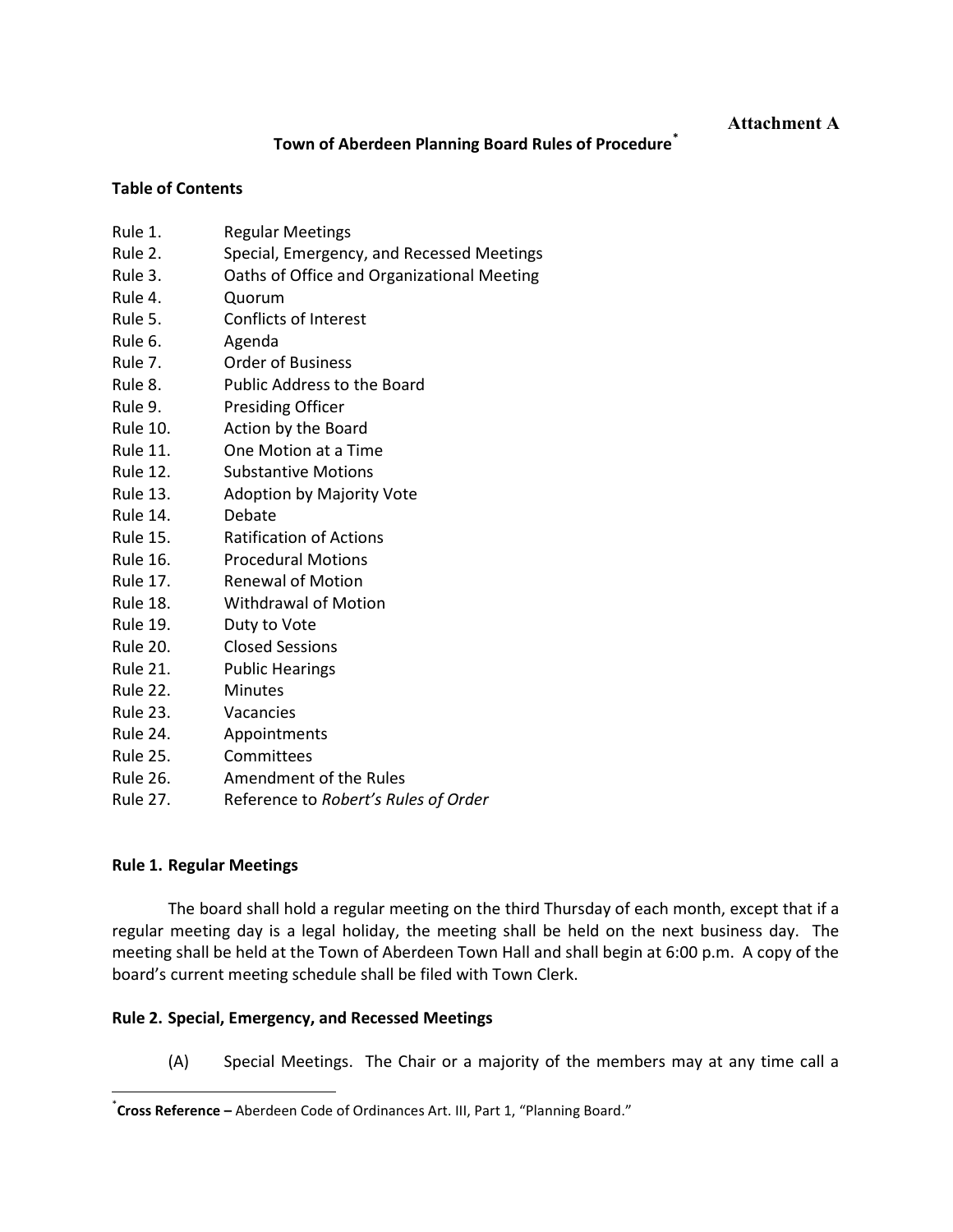special meeting of the board. A special meeting may also be called or scheduled by vote of the board in open session during another duly called meeting. At least forty-eight (48) hours before a special meeting, written notice of the meeting stating its time and place and the subjects to be considered shall be (1) given to each board member; (2) posted on the board's principal bulletin board; and (3) mailed, emailed or delivered to each newspaper, wire service, radio station, television station, and person who has filed a written request for notice with the Town Clerk. Notice shall also be mailed, emailed or delivered at least forty‐eight (48) hours before the meeting to each board member who either did not call for the special meeting or was not present at the meeting at which the special meeting was called

Only those items of business specified in the notice may be discussed or transacted at a special meeting, unless all members are present or have signed a written waiver of notice.

(B) Emergency Meetings. The Chair or a majority of the members may at any time call an emergency meeting of the board by signing a written notice stating the time and place of the meeting and the subjects to be considered. Written or oral notice of the meeting shall be given to each board member and to each local newspaper, local wire service, local radio station, and local television station that has filed a written emergency meeting notice request with the Town Clerk and whose request includes the telephone number of the newspaper, wire service, radio station, or television station.

Emergency meetings may be called only because of generally unexpected circumstances that require immediate consideration by the board. Only business connected with the emergency may be considered at an emergency meeting.

(C) Recessed Meetings. A properly called regular, special, or emergency meeting may be recessed to a time and place certain by a motion made and adopted as provided in Rule 18(B), Motion 2, in open session during the regular, special, or emergency meeting. The motion shall state the time and place when the meeting will reconvene.

(D) Web Site Notice of Meetings. The regular meeting schedule of the Planning Board shall be posted on the Town of Aberdeen Web site. Notice of any special or recessed meeting shall be posted on the Town of Aberdeen Web site prior to the beginning of the meeting, and if practicable, notice of any emergency meeting shall be posted on the Town of Aberdeen Web site prior to the beginning of the meeting.

**State law reference –** G.S. § 143-318.12 (required notice for special, emergency and recessed meetings).

## **Rule 3. Oaths of Office and Organizational Meeting**

(A) A newly appointed board member shall take and subscribe to the oath of office as the first order of new business of the first meeting following the appointment of the member to the Planning Board.

(B) Except when an oath of office is required pursuant to subsection 3(A), the first order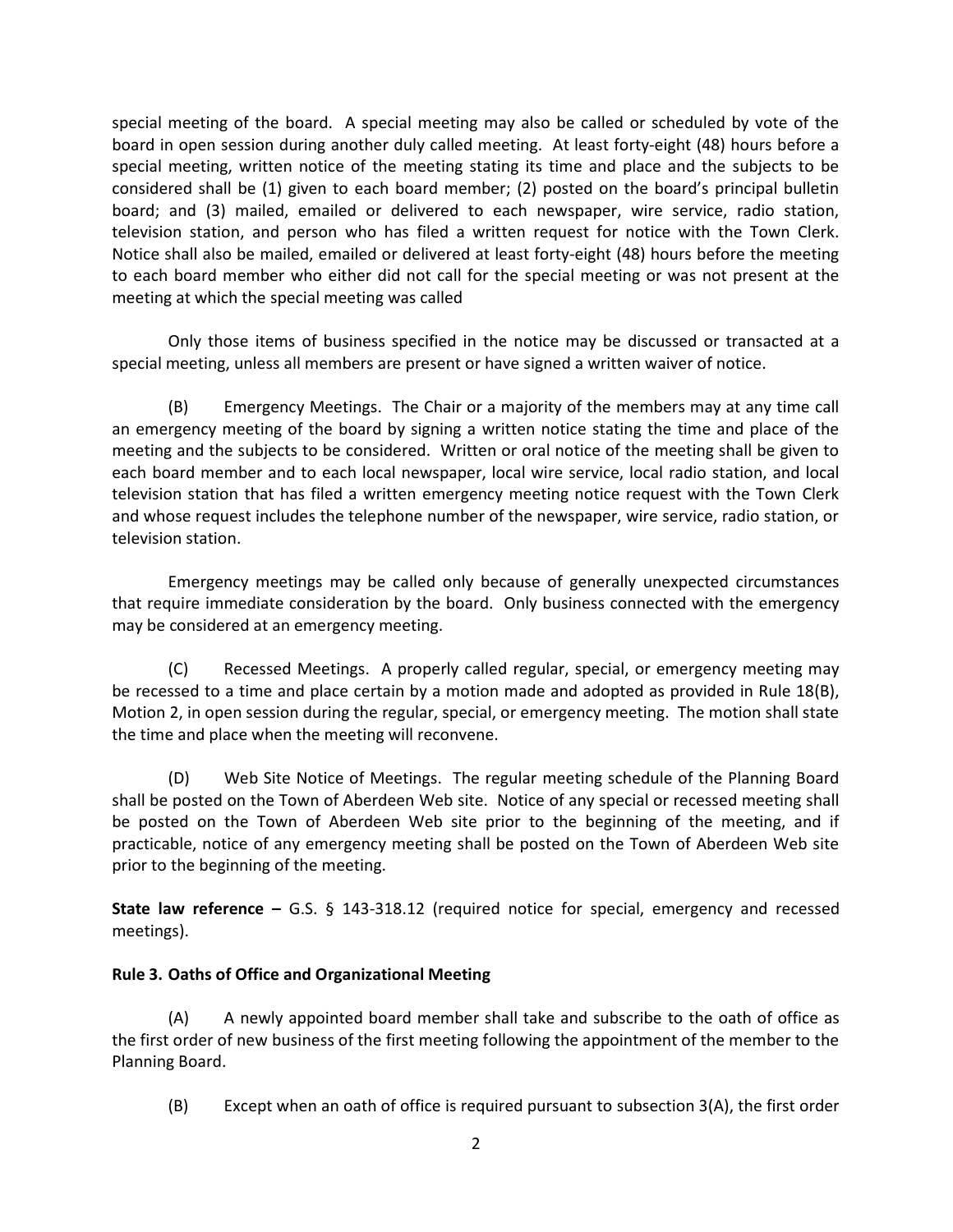of new business of the first meeting on or after August 1 of each year shall be to elect the Chair and Vice‐Chair. The board shall, by majority vote of its membership (excluding vacant seats) elect one of its members to serve as Chair and one member to serve as Vice‐Chair. The board should follow the nomination and voting procedures set out in Rule 26. The people so elected shall serve in these capacities for terms of one (1) year, unless their terms of appointment to the board expire sooner. Vacancies in these offices may be filled for the unexpired terms only by majority vote of the board membership.

**State law reference –** G.S. 160A‐61 (oath of office required).

**Cross reference –**  Aberdeen Unified Development Ordinance § 152‐24(A) (Chair and Vice‐Chair elected in August).

#### **Rule 4. Quorum**

A majority of the actual membership of the board, excluding vacant seats, shall constitute a quorum. A majority is more than half. The chair shall be considered a member of the board for the purposes of determining the number on which a majority is based and in counting the number of members actually present. A member who has withdrawn from a meeting without being excused by majority vote of the remaining members present shall be counted as present for purposes of determining whether or not a quorum is present.

#### **Rule 5. Conflicts of Interest**

(A) Quasi‐Judicial Decisions. A member of the board shall not participate in or vote on any quasi‐judicial matter in a manner that would violate affected persons' constitutional rights to an impartial decision maker. Impermissible conflicts include, but are not limited to,

- (1) A member having a fixed opinion prior to hearing the matter that is not susceptible to change;
- (2) Undisclosed ex parte communications;
- (3) A close familial, business, or other associational relationship with an affected person; and
- (4) A financial interest in the outcome of the matter.

If an objection is raised to a member's participation and that member does not recuse himself or herself, the remaining members shall by majority vote rule on the objection.

(B) Other Decisions – Mandatory Recusal. For all non‐quasi‐judicial matters, a member of the board shall not participate in or vote on a matter if he or she has a direct, substantial and readily identifiable financial interest in the matter being considered. If an objection is raised to a member's participation and that member does not recuse himself or herself, the remaining members shall by majority vote rule on the objection.

(C) Other Decisions – Optional Recusal. At the request of the affected member, the board may, but is not required to, excuse a member of the board from participating in and voting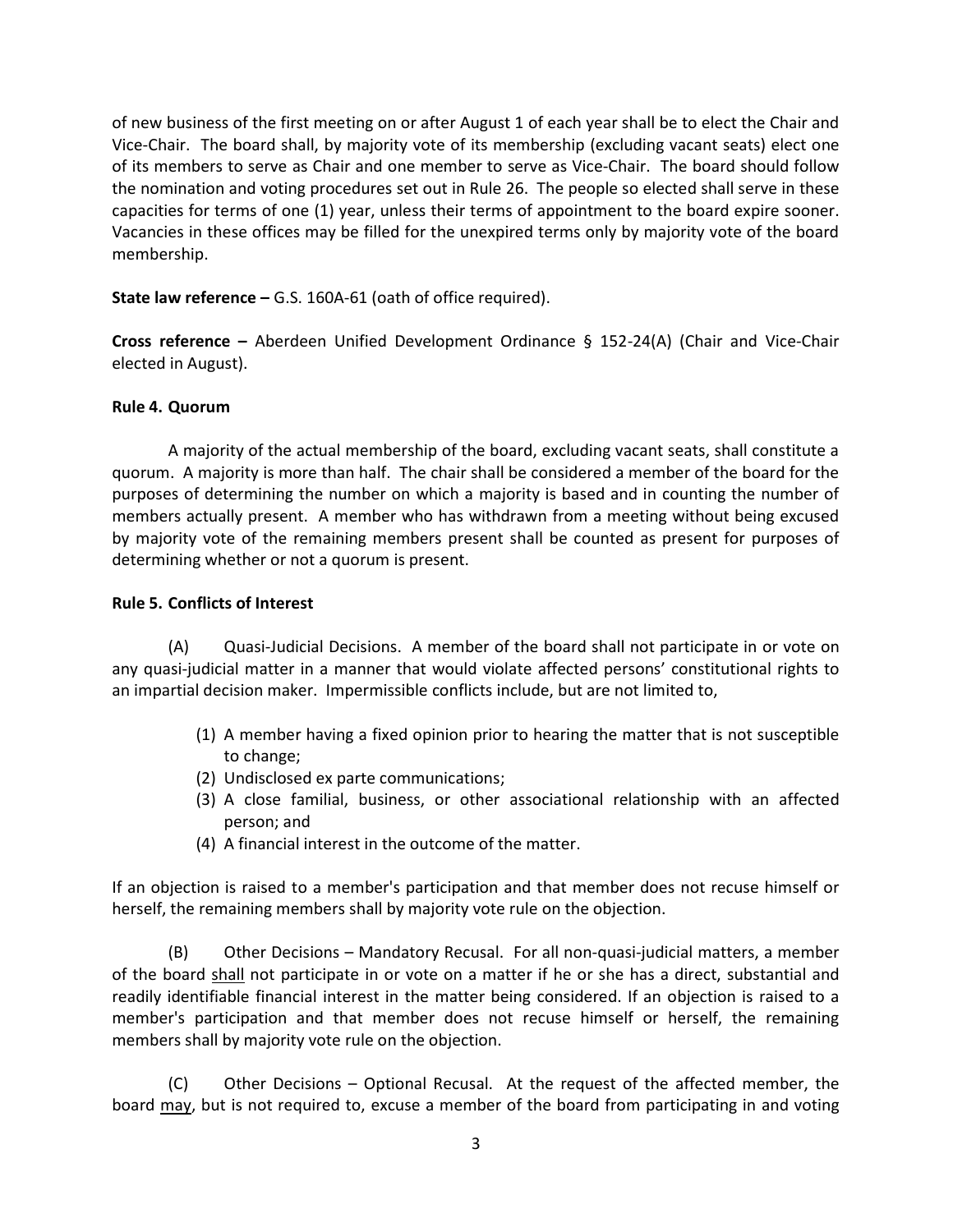on a non‐quasi‐judicial matter due to any other conflict of interest other than the conflict identified in subsection (B).

**State law reference –** G.S. § 160A-388(e1) (establishing conflicts of interest standards for quasijudicial matters); G.S. § 160A‐381(d) (advisory board members may not vote on zoning matters in which they have a financial interest).

## **Rule 6. Agenda**

(A) Proposed Agenda. The Planning Department staff liaison to the board shall prepare a proposed agenda for each meeting. A request to have an item of business placed on the agenda must be received at least two (2) working days before the meeting. The Chair or Planning Director may waive this two-day requirement for any proposed agenda item. Any board member may, by a timely request, have an item placed on the proposed agenda. A copy of all proposed agenda items, including attachments, shall be included with the proposed agenda. An agenda package shall be prepared that includes, for each item of business placed on the proposed agenda, as much background information on the subject as is necessary to a full understanding of the issue. Each board member shall receive a copy of the proposed agenda and agenda package and they shall be available for public inspection when they are distributed to the board members.

(B) Adoption of the Agenda. Except when other matters must be considered first in accordance with Rule 3, as its first order of business at each meeting, the board shall, as specified in Rule 7, discuss and revise the proposed agenda and adopt an agenda for the meeting. The board may by majority vote add items to or subtract items from the proposed agenda, except that the board may not add items to the agenda of a special meeting unless all members are present or have signed a written waiver of notice.

(C) Open Meetings Requirements. The board shall not deliberate, vote, or otherwise take action on any matter by reference to a letter, number or other designation, or other secret device or method, with the intention of making it impossible for persons attending a meeting of the board to understand what is being deliberated, voted, or acted on. However, the board may deliberate, vote, or otherwise take action by reference to an agenda, if copies of the agenda sufficiently worded to enable the public to understand what is being deliberated, voted, or acted on, are available for public inspection at the meeting.

**State law reference –** G.S. § 143‐318.13(c) (prohibiting acting by reference, except for references to an agenda).

## **Rule 7. Order of Business**

Items shall be placed on the agenda according to the order of business. The order of business for each regular meeting shall be as follows:

- (1) Discussion and revision of the proposed agenda;
- (2) Adoption of the agenda;
- (3) Approval of the minutes;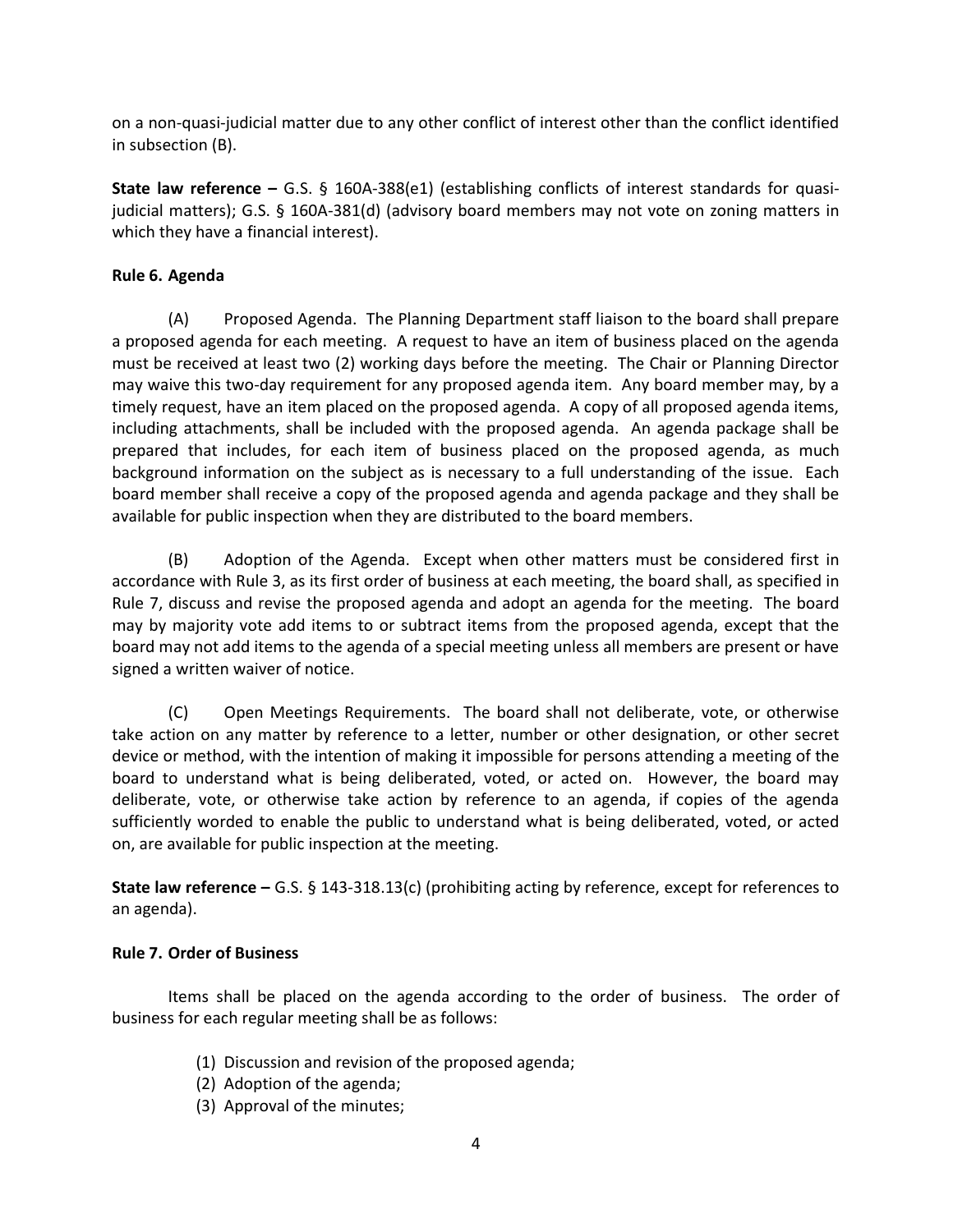- (4) Public hearings;
- (5) Unfinished business;
- (6) New business;
- (7) Committee reports;
- (8) Informal discussion and public comment on matters not otherwise scheduled for the meeting; and
- (9) Administrative reports.

By vote of the board, items may be considered out of order.

#### **Rule 8. Public Address to the Board**

Any individual or group who wishes to address the board shall, prior to the meeting, submit a request to be on the agenda to the Planning Department staff liaison to the board. However, the board shall determine at the meeting whether it will hear the individual or group.

In addition to requests submitted prior to the meeting, the board may, but is not required to, allow individuals and groups wishing to speak to sign a sign-up sheet at the beginning of the meeting.

#### **Rule 9. Presiding Officer**

- (A) Conduct of the Meeting.
	- (1) The Chair shall preside at board meetings if he or she is present. If the Chair is absent or has been excused from voting, the Vice‐Chair shall preside, and if both the Chair and Vice‐Chair are absent, another member designated by vote of the board shall preside. In the event that both the Chair and Vice-Chair are absent from a meeting, either the staff liaison to the board or any member of the board may direct a vote to determine which remaining Board member shall preside over the meeting. The presiding officer retains the right to vote on all matters.
	- (2) In order to address the board, a member must be recognized by the presiding officer.
	- (3) If the presiding officer becomes actively involved in debate on a particular matter, he or she may designate another board member to preside over the debate. The presiding officer shall resume presiding as soon as action on the matter is concluded.
- (B) Powers. The presiding officer shall have the following powers:
	- (1) To rule motions in or out of order, including any motion patently offered for obstructive or dilatory purposes;
	- (2) To determine whether a speaker has gone beyond reasonable standards of courtesy in his or her remarks and to entertain and rule on objections from other members on this ground;
	- (3) To entertain and answer questions of parliamentary law or procedure;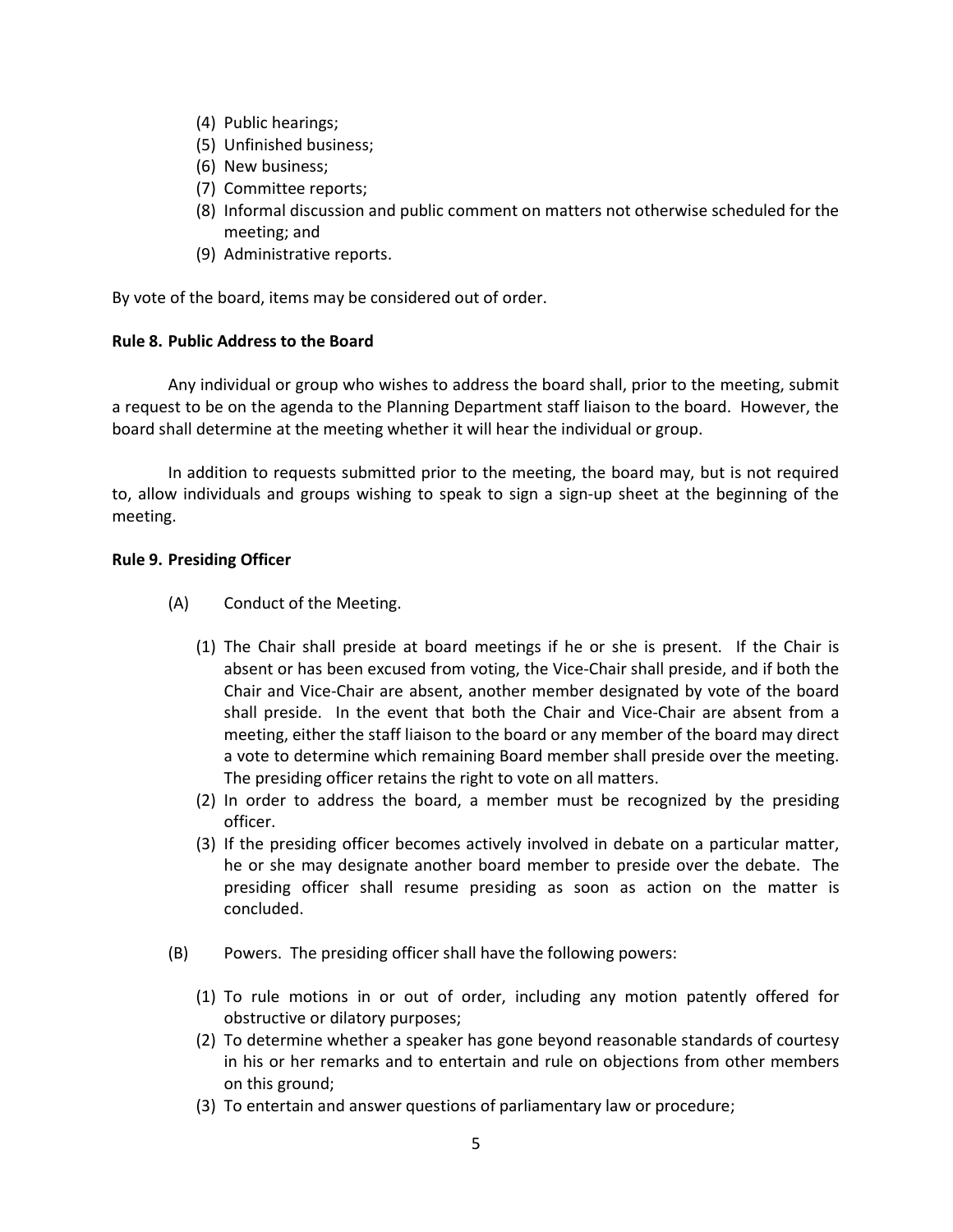- (4) To call a brief recess at any time; and
- (5) To adjourn in an emergency.

A decision by the presiding officer under any of the first three powers listed may be appealed to the board upon motion of any member, pursuant to Rule 18(B), Motion 1. Such a motion is in order immediately after a decision under those powers is announced and at no other time. The member making the motion need not be recognized by the presiding officer, and the motion, if timely made, may not be ruled out of order.

**Cross reference –**  Aberdeen Code of Ordinances § 152‐22(C) (the board shall use quasi‐judicial procedure when considering special use permit applications).

# **Rule 10. Action by the Board**

(A) The board shall proceed by motion, except as otherwise provided for in Rules 3, 6, and 26. Any member, including the Chair, may make a motion.

(B) Notwithstanding subsection (A), no motion shall be required for the board to discuss any item.

(C) A second shall be required before the board may vote on any motion, and a motion shall fail if there is no second.

## **Rule 11. One Motion at a Time**

A member may make only one motion at a time.

## **Rule 12. Substantive Motions**

A substantive motion is out of order while another substantive motion is pending. For the purposes of these rules, a "substantive motion" is any motion other than the procedural motions listed in Rule 18. Substantive motions are the same as "main motions" or "principal motions," as those terms are used in *Robert's Rules of Order*.

## **Rule 13. Adoption by Majority Vote**

All motions, including substantive motions in quasi-judicial proceedings, shall be adopted by a majority of the votes cast, a quorum being present, unless otherwise required by these rules or the laws of North Carolina. A majority is more than half.

## **Rule 14. Debate**

The Chair shall state the motion and then open the floor to debate. The Chair shall preside over the debate according to the following general principles:

(4) The maker of the motion is entitled to speak first;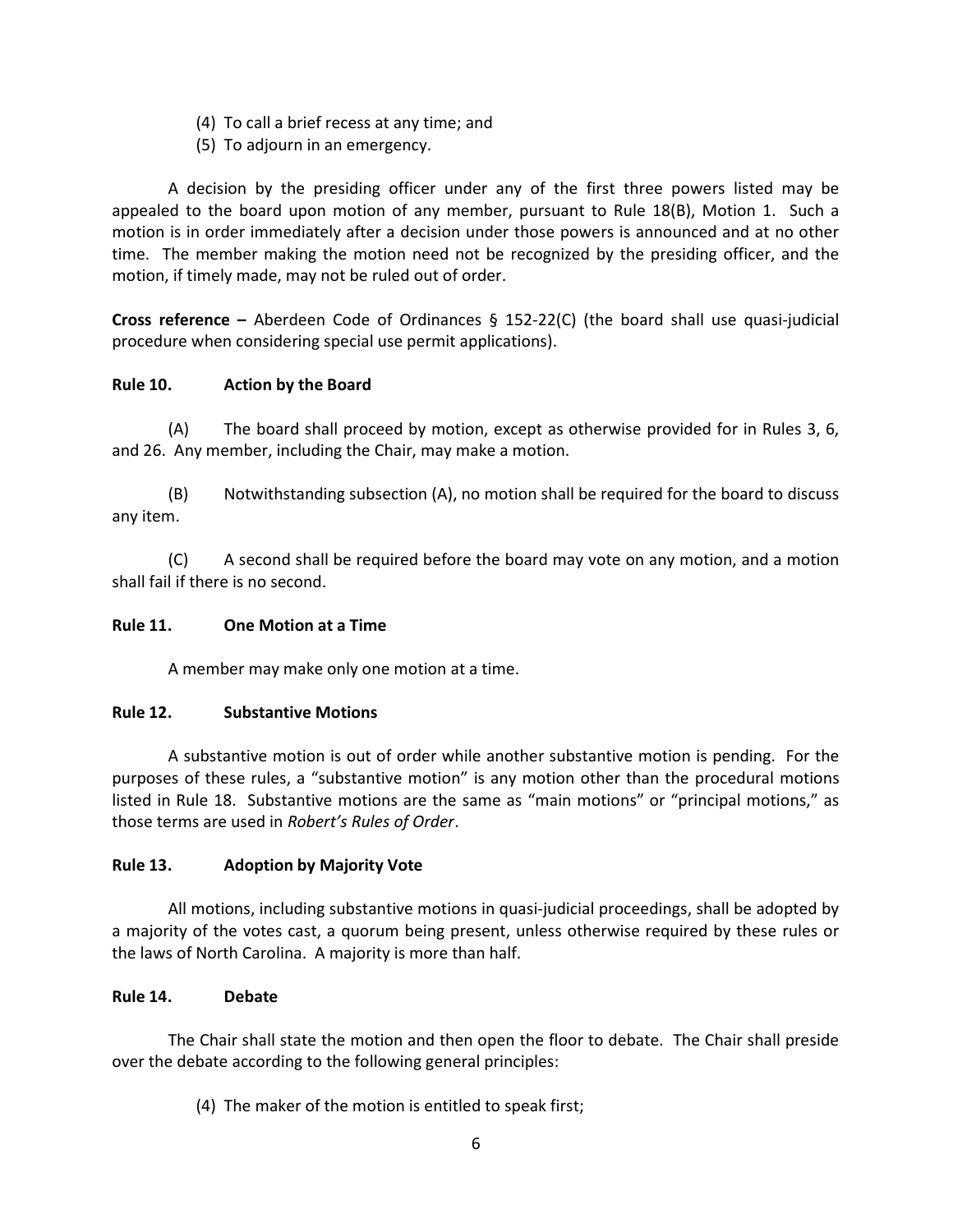- (5) A member who has not spoken on the issue shall be recognized before someone who has already spoken; and
- (6) To the extent possible, the debate shall alternate between proponents and opponents of the measure.

## **Rule 15. Ratification of Actions**

To the extent permitted by law, the board may ratify actions taken on its behalf but without its prior approval. A motion to ratify is a substantive motion.

## **Rule 16. Procedural Motions**

(A). Certain Motions Allowed. In addition to substantive proposals, only the following procedural motions, and no others, are in order. Unless otherwise noted, each motion is debatable, may be amended, and requires a majority of the votes cast, a quorum being present, for adoption. Procedural motions are in order while a substantive motion is pending and at other times, except as otherwise noted.

(B) Order of Priority of Motions. In order of priority, the following are the allowable procedural motions:

Motion 1. To Appeal a Procedural Ruling of the Presiding Officer.

- Motion 2. To Adjourn or Recess.
- Motion 3. To Take a Brief Recess.
- Motion 4. To Follow the Agenda.
- Motion 5. To Suspend the Rules of Procedure.
- Motion 6. To Go into Closed Session.
- Motion 7. To Leave Closed Session.
- Motion 8. To Divide a Complex Motion and Consider It by Paragraph
- Motion 9. To Postpone to a Certain Time and Day.
- Motion 10. To Call the Question.
- Motion 11. To Refer a Motion to a Committee.
- Motion 12. To Amend.
- Motion 13. To Reconsider.
- Motion 14. To Rescind or Repeal.
- Motion 15. To Prevent Reintroduction for Six (6) Months.

**Motion 1. To Appeal a Procedural Ruling of the Presiding Officer.** A decision of the presiding officer ruling a motion in or out of order, determining whether a speaker has gone beyond reasonable standards of courtesy in his or her remarks, or entertaining and answering a question of parliamentary law or procedure may be appealed to the board, as specified in Rule 9. This appeal is in order immediately after such a decision is announced and at no other time. The member making the motion need not be recognized by the presiding officer and the motion, if timely made, may not be ruled out of order.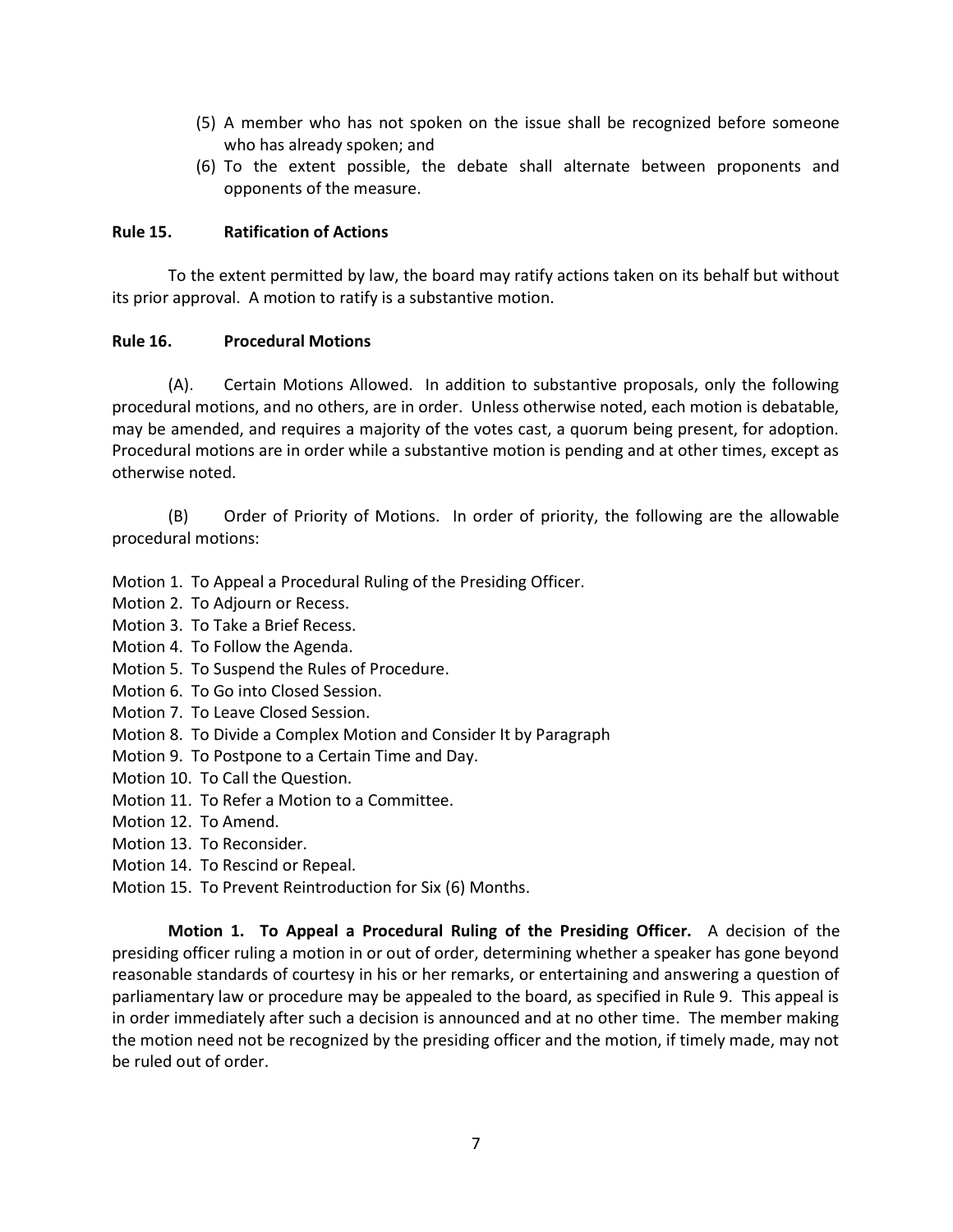**Motion 2. To Adjourn or Recess.** This motion may be made only at the conclusion of action on a pending substantive matter; it may not interrupt deliberation of a pending matter. A motion to recess to a time and place certain shall also comply with the requirements of Rule  $2(c)$ . If the board wants to recess or adjourn before completing a final action on a matter, it may use a motion to defer consideration (*see*, Motion 9), to refer to a certain committee (*see*, Motion 12), or to suspend the rules of procedure (*see*, Motion 5).

**Motion 3. To Take a Brief Recess.** A motion to take a brief recess is in order at any time except when a motion to appeal a procedural ruling of the presiding officer or a motion to adjourn is pending. Also, the Chair has the power to call a brief recess at any time pursuant to Rule 9.

**Motion 4. To Follow the Agenda.** If adopted, this motion prevents the board from deviating from a proposed agenda. The motion must be made at the first reasonable opportunity or it is waived.

**Motion 5. To Suspend the Rules of Procedure.** For adoption, this motion requires an affirmative vote equal to two-thirds (2/3) of the entire membership of the board. The board may not suspend provisions of the rules that state requirements imposed by law on the board.

**Motion 6. To Go into Closed Session.** The board may go into closed session only for one or more of the permissible purposes listed in G.S. § 143-318.11(a). The motion to go into closed session shall cite one or more of these purposes and shall be adopted at an open meeting. A motion based on G.S. § 143-318.11(a)(1) shall also state the name or citation of the law that renders the information to be discussed privileged or confidential. A motion based on G.S. § 143‐ 318(a)(3) shall identify the parties in each existing lawsuit concerning which the board expects to receive advice during the closed session, if in fact such advice is to be received.

**Motion 7. To Leave Closed Session.** This motion provides a procedural mechanism for returning from closed session to open session. The board shall return to open session once it has concluded its closed session business, even if it has no other business to transact except adjourning the meeting. A motion to adjourn (*see*, Motion 2) shall not be in order during a closed session.

**Motion 8. To Divide a Complex Motion and Consider It by Paragraph.** The motion is in order whenever a member wishes to consider and vote on subparts of a complex motion separately.

**Motion 9. To Postpone to a Certain Time and Day.** This motion is also sometimes referred to as a "motion to table." If the board approves a motion to postpone to a certain time and day, the substantive matter under consideration will be suspended until a time and date in the future, as determined by the board. A person who wishes to revisit the substantive matter must either wait until the specified time and day or move to suspend the rules of procedure (*see*, Motion 5).

**Motion 10. To Call the Question.** Sometimes referred to as a "motion for the previous question," this motion is used to bring the board to an immediate vote on a pending question. The motion is not in order until there have been at least twenty (20) minutes of debate and every member has had an opportunity to speak once.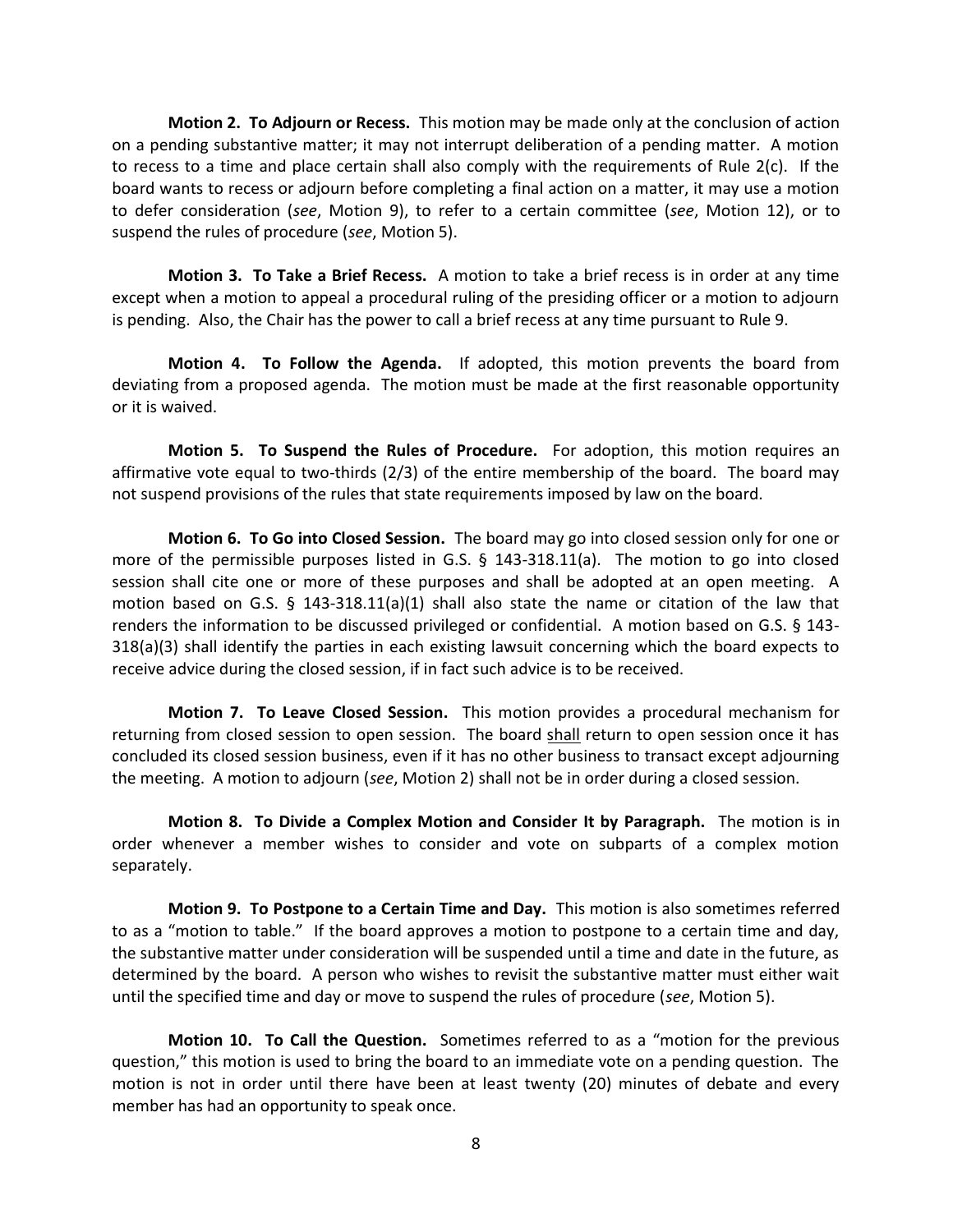**Motion 11. To Refer a Motion to a Committee.** The board may vote to refer a substantive matter to a committee for its study and recommendations. Sixty (60) days or more after a substantive motion has been referred to a committee, the introducer of the substantive motion may compel consideration of the measure by the entire board, whether or not the committee has reported back to the board on the matter.

#### **Motion 12. To Amend.**

(A) An amendment to a motion must be pertinent to the subject matter of the motion. An amendment is improper if adoption of the motion with that amendment added would have the same effect as rejection of the original motion. A proposal to substitute completely different wording for a motion or an amendment shall be treated as a motion to amend.

(B) Only a single proposed amendment to a motion may be considered at a time. The board shall vote on a pending motion to amend before considering another motion to amend.

#### **Motion 13. To Reconsider.**

(A) The board may vote to reconsider its action on a matter. The motion to do so must be made by a member who voted with the prevailing side (the majority, except in the case of a tie. In the case of a tie, the "no's" prevail) and only at the meeting during which the original vote was taken, including any continuation of that meeting through a recess. The motion cannot interrupt deliberation on a pending matter but is in order at any time before final adjournment of the meeting.

(B) Notwithstanding subsection (A), a motion to reconsider a decision to approve or deny a special use permit is not in order, except in accordance with Aberdeen Unified Development Ordinance § 152‐66.

**Motion 14. To Rescind or Repeal.** The board may vote to rescind actions it has previously taken or to repeal items that it has previously adopted. The motion is not in order if rescission or repeal of an action is forbidden by law.

## **Motion 15. To Prevent Reintroduction for Six (6) Months.**

(A) The motion shall be in order immediately following the defeat of a substantive motion and at no other time. The motion requires for adoption a vote equal to a majority of the entire membership of the board, excluding vacant seats. If adopted, the restriction imposed by the motion remains in effect for six (6) months or until the next organizational meeting of the board, whichever occurs first.

(B) Notwithstanding subsection (A), a motion to prevent reintroduction is not in order with regard to a decision to approve or deny a special use permit. Whether the board can reconsider the decision to approve or deny a special use permit application shall be governed by Aberdeen Unified Development Ordinance § 152‐66.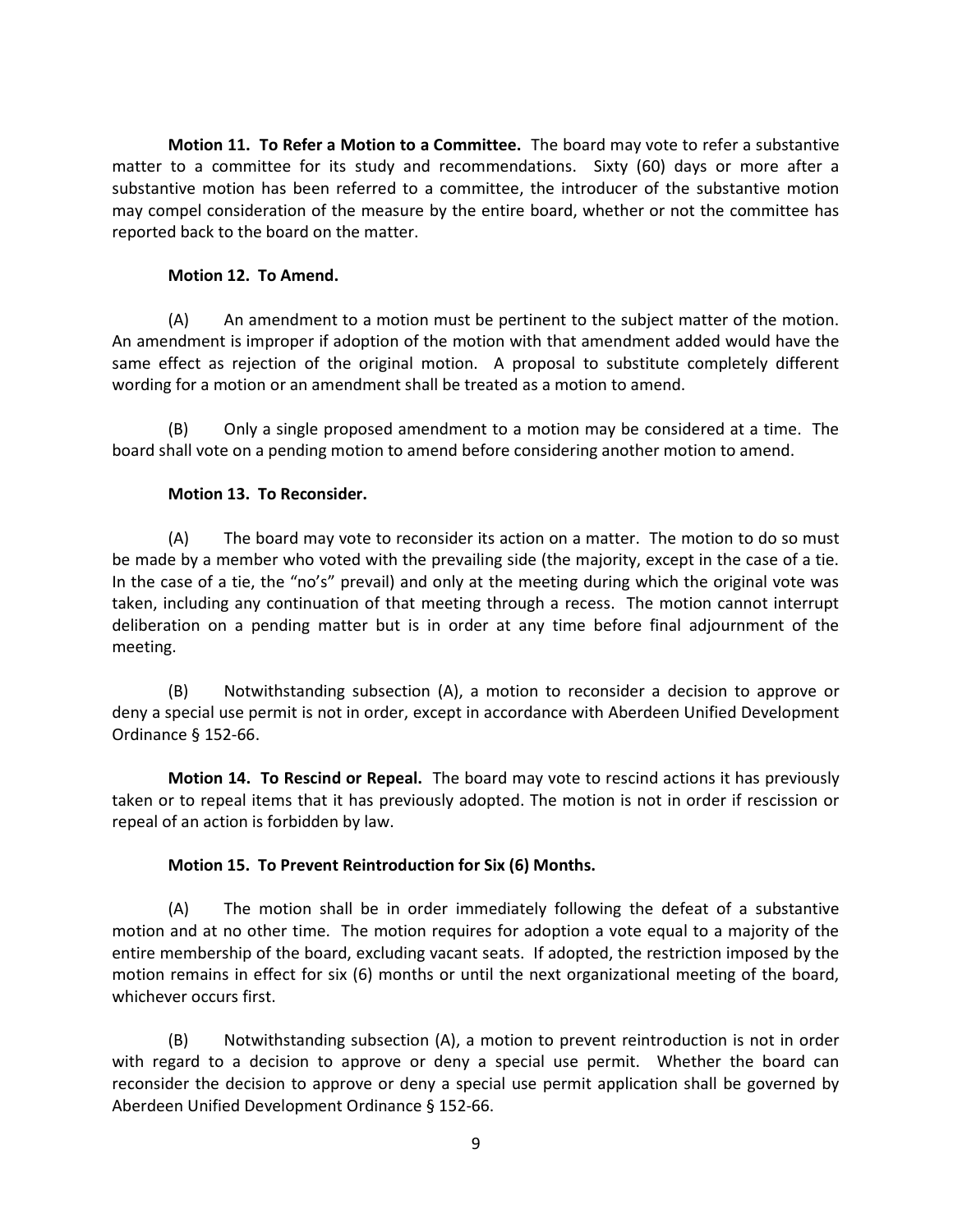(C) Notwithstanding subsection (A), a motion to prevent reintroduction is not in order with regard to any matter referred to the board by the Board of Commissioners.

#### **Rule 17. Renewal of Motion**

A motion that is defeated may be renewed at any later meeting unless a motion to prevent reconsideration has been adopted.

#### **Rule 18. Withdrawal of Motion**

A motion may be withdrawn by the introducer at any time before it is amended or before the Chair puts the motion to a vote.

#### **Rule 19. Duty to Vote**

Every member must vote unless excused by the remaining members of the board. A member who wishes to be excused from voting shall so inform the Chair, who shall take a vote of the remaining members. No member shall be excused from voting except in cases involving conflicts of interest, as defined by the board or by law, or the member's official conduct, as defined by the board. In all other cases, a failure to vote by a member who is physically present in the board chamber, or who has withdrawn without being excused by a majority vote of the remaining members present, shall be recorded as an affirmative vote.

## **Rule 20. Closed Sessions**

The board may hold closed sessions as provided by G.S.  $\S$  143-318.11(a), and only those actions authorized by statute may be taken in closed session. The board shall commence a closed session only after a motion to go into closed session has been made and adopted during an open meeting. (*see*, Motion 6). The motion shall state the purpose of the closed session. If the motion is based on G.S. 143‐318.11(a)(1) (closed session to prevent the disclosure of privileged or confidential information or information that is not considered a public record), it must also state the name or citation of the law that renders the information to be discussed privileged or confidential. If the motion is based on G.S. 143‐318.11(a)(3) (consultation with attorney; handling or settlement of claims, judicial actions, mediations, arbitrations, or administrative procedures), it must identify the parties in any existing lawsuits concerning which the public body expects to receive advice during the closed session. The motion to go into closed session must be approved by the vote of a majority of those present and voting. The board shall terminate the closed session by a majority vote using Motion 7.

## **Rule 21. Public Hearings**

- (A) Generally. The following rules apply to all public hearings:
	- (1) At the time appointed for the hearing, the Chair shall call the hearing to order and then preside over it.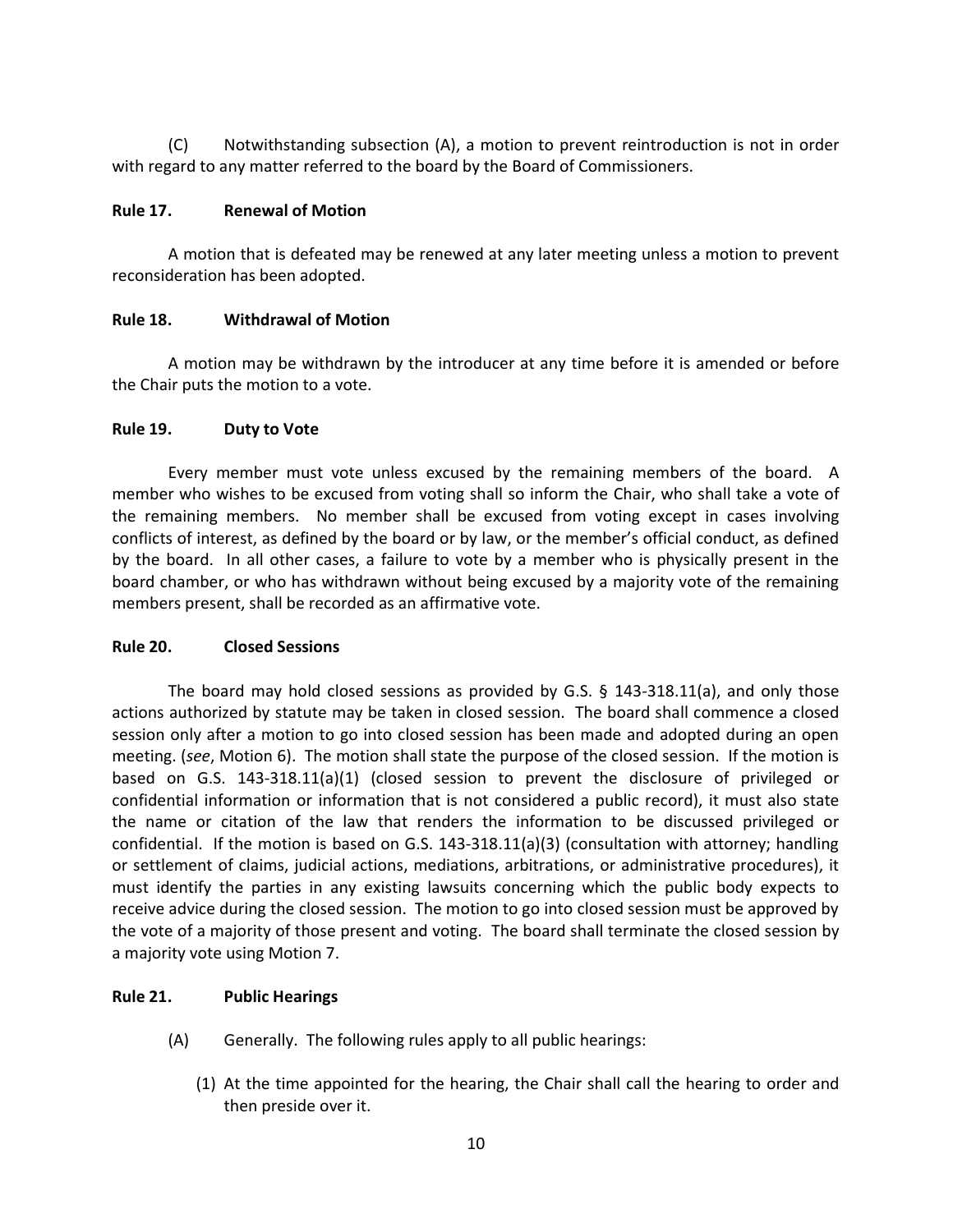- (2) When the allotted time expires, or earlier, if no one wishes to speak who has not done so, the Chair shall declare the hearing ended.
- (3) The Chair shall have the authority either during or prior to the hearing to establish procedural rules for the hearing, provided that such rules may not conflict with these rules or any other applicable law. Procedural rules adopted pursuant to this subsection may govern, but are not limited to, the following matters:
	- (a) Rules fixing the amount of time allotted to opening and closing arguments;
	- (b) Rules fixing the maximum time allotted to each speaker or group;
	- (c) Providing for the designation of spokespersons for groups of persons supporting or opposing the same positions;
	- (d) Providing for the selection of delegates from groups of persons supporting or opposing the same positions when the number of persons wishing to attend the hearing exceeds the capacity of the meeting place of the board (so long as arrangements are made for those excluded from the meeting place to listen to the hearing);
	- (e) and providing for the maintenance of order and decorum in the conduct of the hearing.
- (4) These requirements also apply to hearings conducted by committees of the board.

(B) Quasi‐judicial Hearings. Quasi‐judicial hearings for special use permit applications shall be noticed and conducted in accordance with Aberdeen Unified Development Ordinance Articles IV and VI.

(C) Other Matters. For matters that are not quasi‐judicial in nature, the board may, but is not required to, hold a public hearing, unless a public hearing is otherwise required by law. Notice shall be in accordance with applicable law, if any, and shall be reasonably calculated to provide interested members of the public notice of the hearing. No particular form or type of notice shall be required by this subsection, however.

## **Rule 22. Minutes**

(A) Full and accurate minutes of the board proceedings, including closed sessions, shall be kept. The board shall also keep a general account of any closed session so that a person not in attendance would have a reasonable understanding of what transpired. These minutes and general accounts shall be open to inspection of the public, except as otherwise provided in this rule. The exact wording of each motion and the results of each vote shall be recorded in the minutes, and on the request of any member of the board, the entire board shall be polled by name on any vote. Members' and other persons' comments may be included in the minutes if the board approves.

(B) Minutes and general accounts of closed sessions may be withheld from public inspection so long as public inspection would frustrate the purpose of the closed session.

**State law reference –** G.S. § 143‐318.10(e) (minutes of all sessions to be kept).